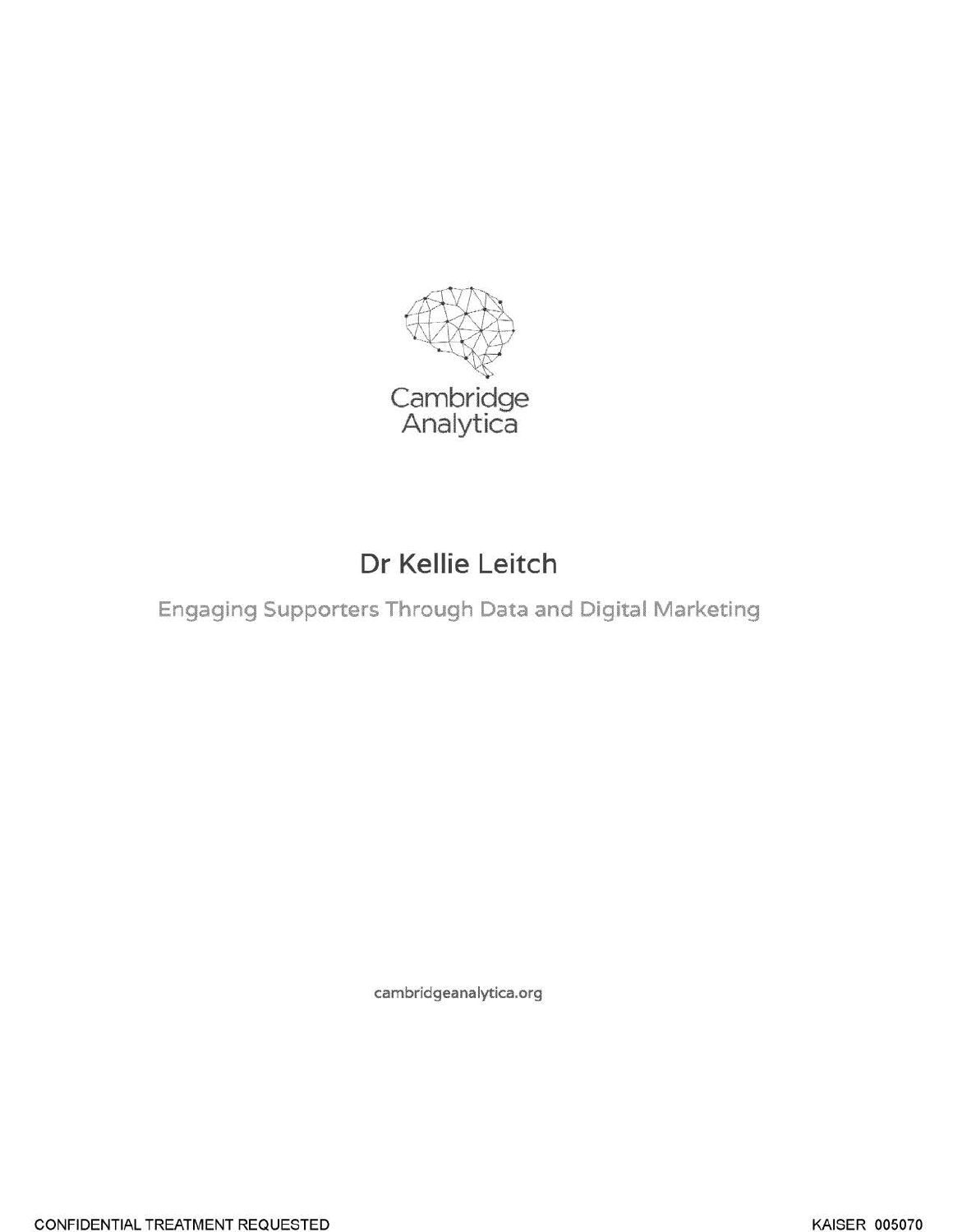Cambridge Analytica is a global leader in data-driven market research and communications, assisting political campaigns, advocacy organisations and commercial brands to understand their audiences and better connect with individuals about the things that matter to them.

## **Challenges and Opportunities**

With extensive experience serving in two different cabinets under former Prime Minister Stephen Harper, Dr Kellie Leitch is running in 2017's federal Conservative leadership race. In order to identify and engage voters and supporters, Leitch needs an innovative approach.

Cambridge Analytica proposes to design and implement a cross-platform digital campaign that will help Leitch identify new target supporters and communicate in a way that resonates with them individually. We will use our digital marketing infrastructure to identify target segments, and advertising can be crafted to appeal to viewers' preferences and interests, giving the Leitch campaign a powerful advantage over traditional approaches.

Cambridge Analytica suggests that this campaign be executed over a minimum period of three months, ensuring adequate target "touches" to enable recall. Cambridge Analytica can also turn creative assets provided by the Leitch campaign into ads that will be refreshed with sufficient frequency to avoid audience fatigue, or our creative team can create collateral from scratch.

As previously discussed with the campaign team, CA proposes to structure the campaign in such a way that it initially prioritises recruitment of new members to the Conservative Party before transitioning into a persuasion campaign (to drive support amongst party members for Dr Leitch's candidacy) and voter mobilisation (to drive turnout amongst supporters).

Our digital marketing services will provide the Leitch campaign with a powerful toolkit to communicate with individual Canadian voters, and we look forward to building a positive and productive relationship that puts the campaign at the global forefront of data-driven advertising.

## **Proposed Workflow and Budget**

Cambridge Analytica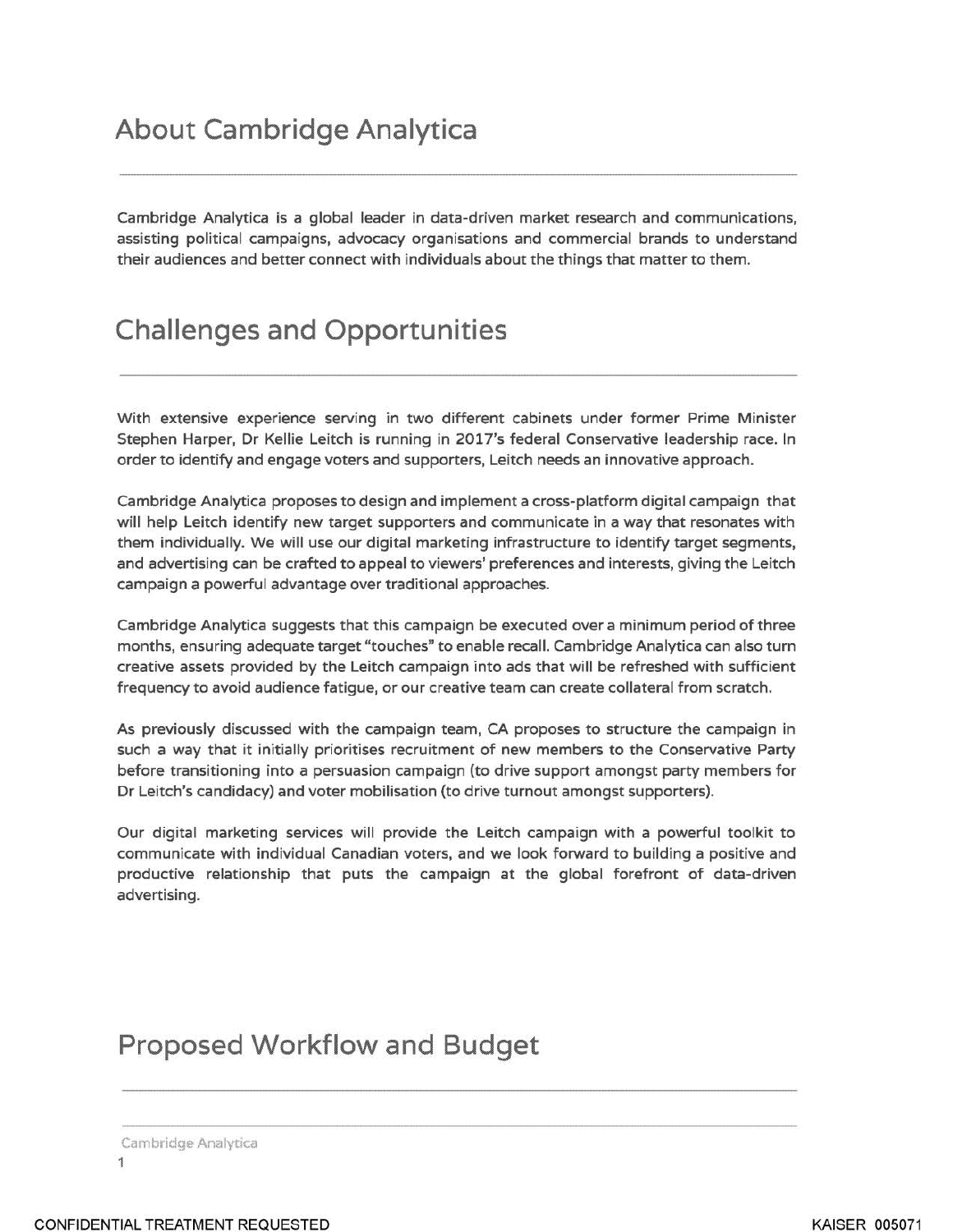## **Digital Marketing**

CA will use our digital market infrastructure to find target segments of the Canadian electorate likely to be receptive to Dr Leitch's policy platform. CA's digital marketing team will then design and manage a cross-platform digital marketing campaign that targets individuals with audience-specific messaging strategies. The digital campaign will deliver tailored creative content across websites and social media, serving multiple impressions of the content to target individuals.

This digital campaign can potentially make use of anonymised individual targeting of Breitbart.com visitors from Canada, a service that CA can provide as the only digital marketing agency licensed by Breitbart to leverage their site traffic for digital marketing purposes.

Throughout the life of the campaign, CA will provide updates on the campaign's performance across a range of key performance indicators, including cost per action, click-through rate, and other metrics as appropriate. Upon the campaign's conclusion, a final report will be produced detailing campaign performance and providing the creative pieces used.

**Indicative Budget** 

**Digital Marketing Campaign and Creative Production** (minimum of \$20,000 per month in advertising spend)

13% of expenditure + Fees for Creative Production\*

\*Approximately \$325 per concept including resizes, with small fees for editing across segment groupings